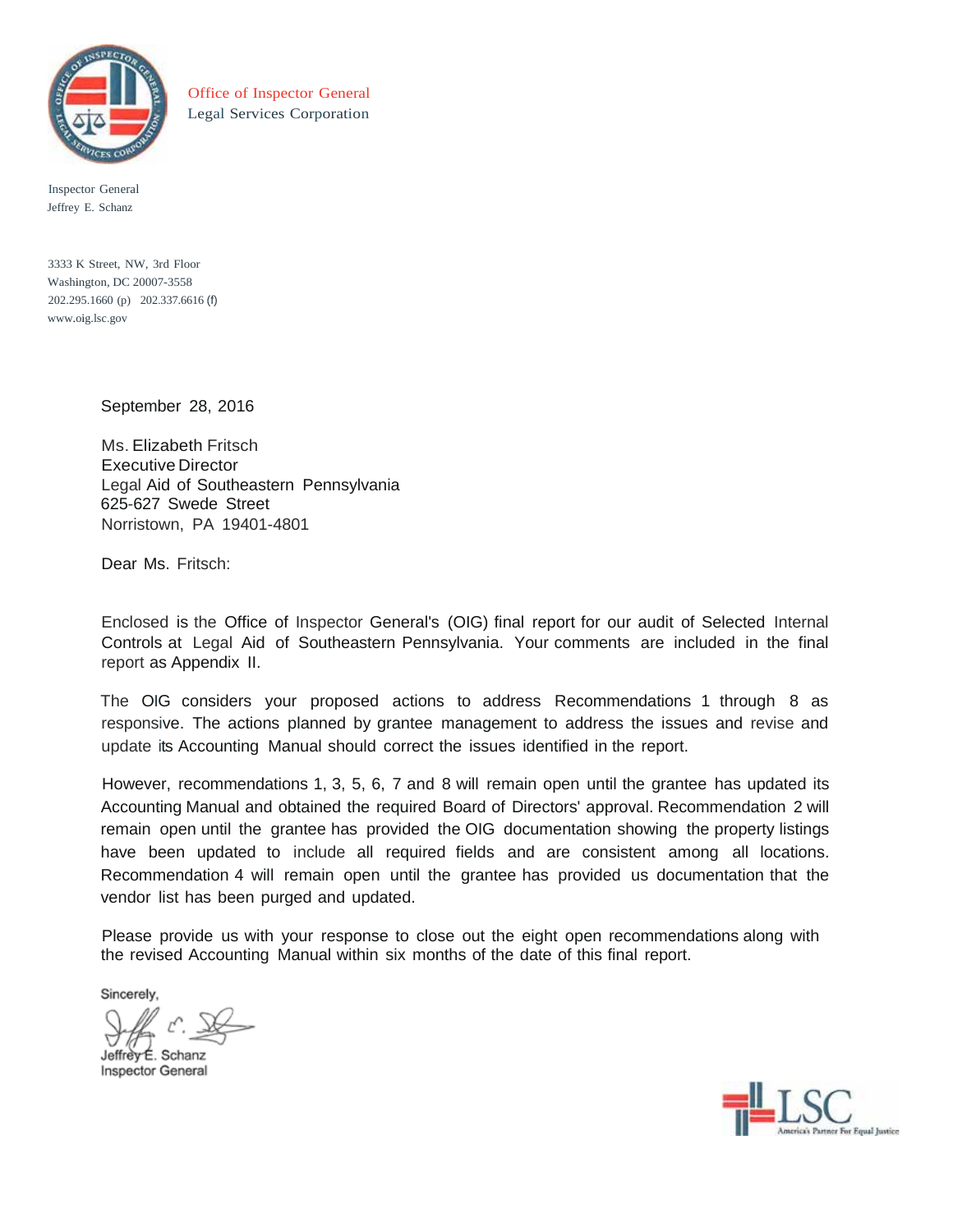#### **Enclosure**

#### cc: Legal Services Corporation Jim Sandman, President

Lynn Jennings, Vice President For Grants Management

Legal Aid of Southeastern Pennsylvania William J. Gallagher, Esq. Board Chairperson

Sent by E-mail to Board of Directors Judith Algeo, Esq. William Baldwin, Esq. Paul C. Troy, Esq. Joseph P. Lynch, Esq. Nancy R. Paul William G. Roark, Esq. Stewart J. Greenleaf, Jr., Esq. Lindsay H. Childs, Esq. Catherine Savage Wanda J. Rivera Latanya Martin Stacey L. Fuller, Esq. Catherine H. Voit, Esq. John F. McKenna, Esq. Robert M. Mullhern, Jr., Esq. Kim Denise Morton, Esq. Olga Labes Heather Bidgood Mary Won Dean P. Arthur, Esq. Ronald, R. Bolig, Esq. Georgeann R. Fusco, Esq. Seth Weber, Esq. Rosemary Sullivan, Esq. Laura Long Ruth Ellen Irish Ruth Szafranski-Lang Donna M. Cantor, Esq. Lyn B. Schoenfeld, Esq. Anna-Marie Murphy, Esq. Stephanie Klein, Esq. Donald J. Weiss, Esq. Ruth Minor HelenWhittington Roderick Powell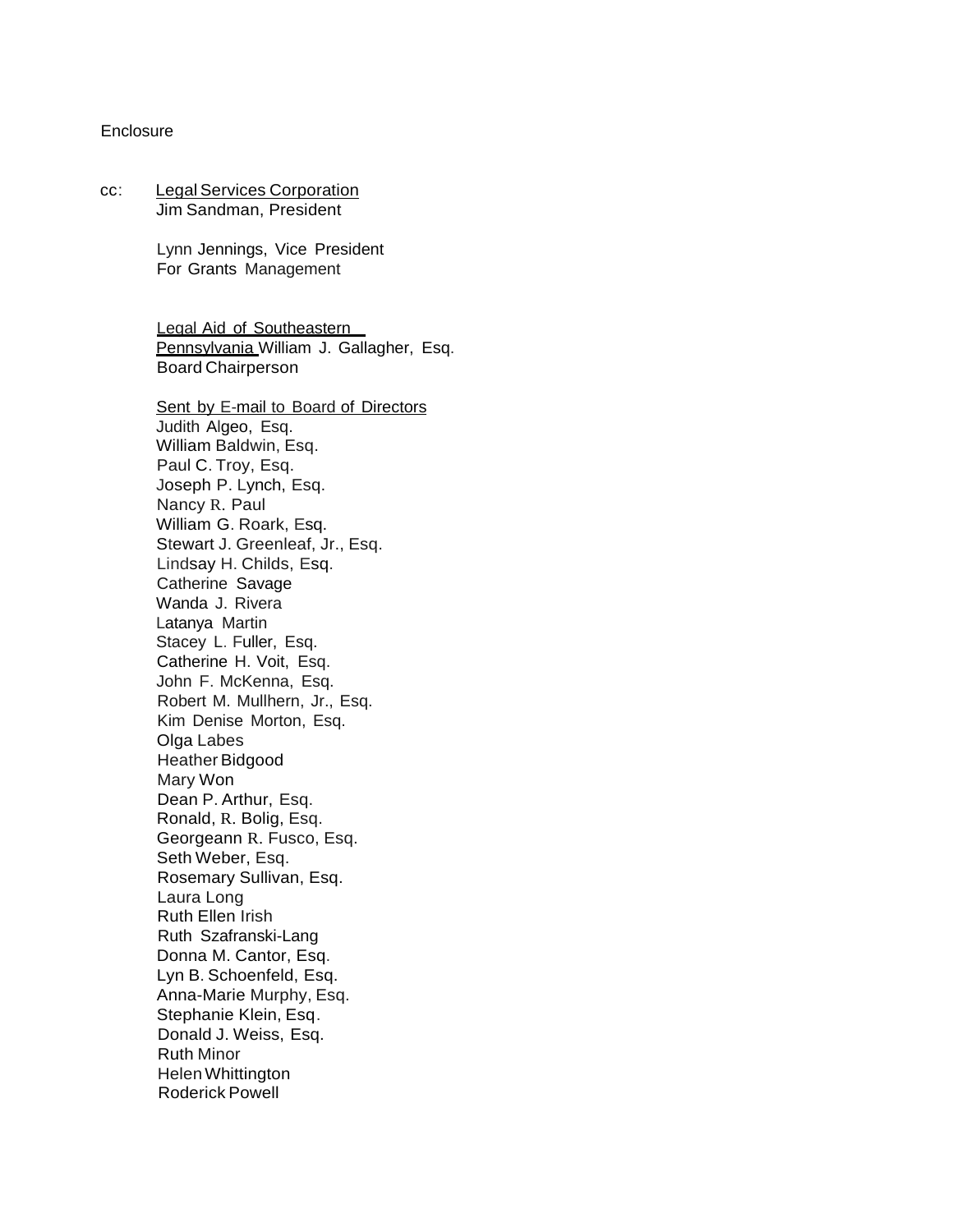# **LEGAL SERVICES CORPORATION OFFICE OF INSPECTOR GENERAL**

## **FINAL REPORT ON SELECTED INTERNAL CONTROLS**

### **LEGAL AID OF SOUTHEASTERN PENNSYLVANIA**

**RNO 339141**

Report No. AU 16-08

September 2016

[www.oig.lsc.gov](http://www.oig.lsc.gov/)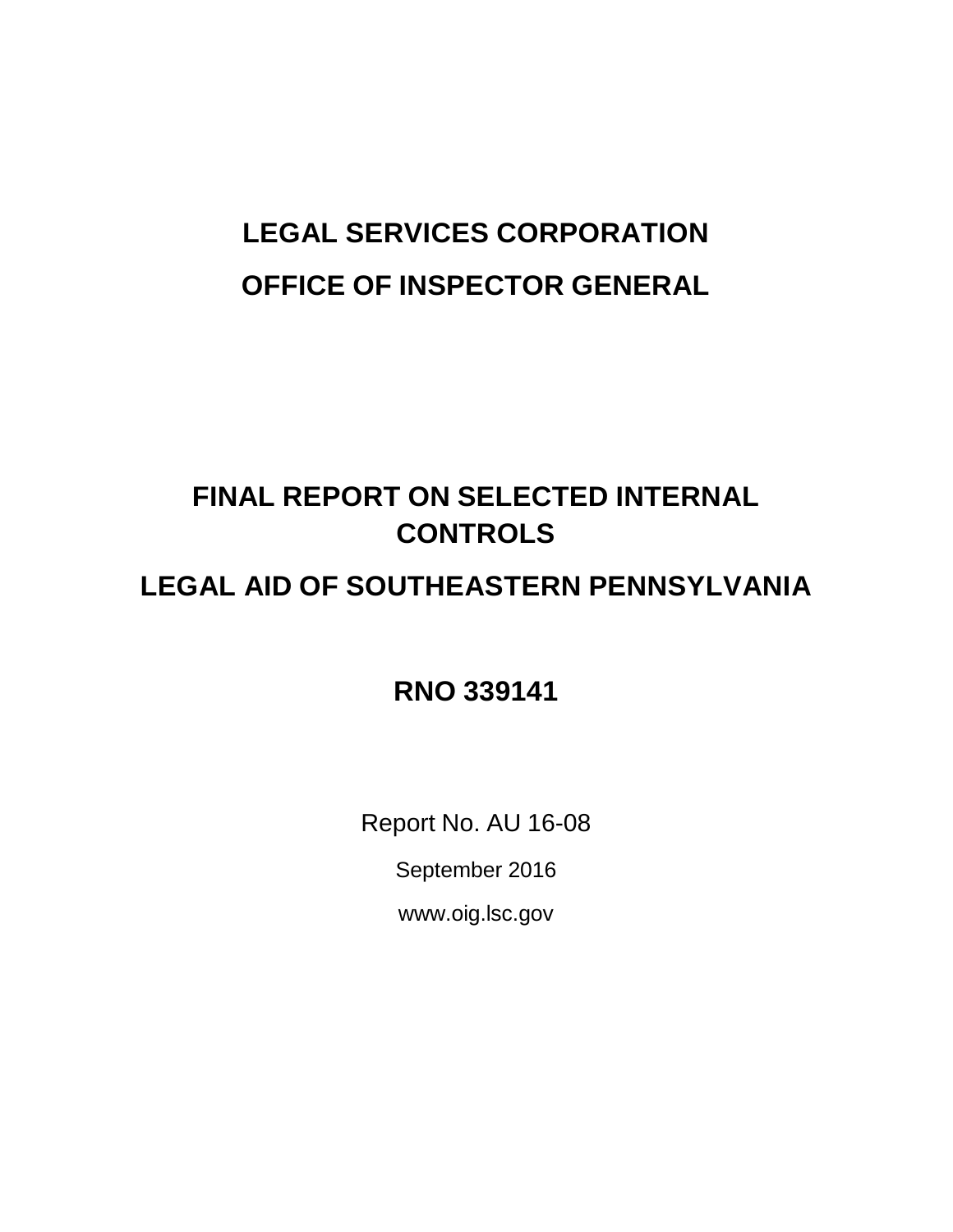### **TABLE OF CONTENTS**

| OIG EVALUATION OF GRANTEE MANAGEMENT COMMENTS 11 |  |
|--------------------------------------------------|--|
|                                                  |  |
|                                                  |  |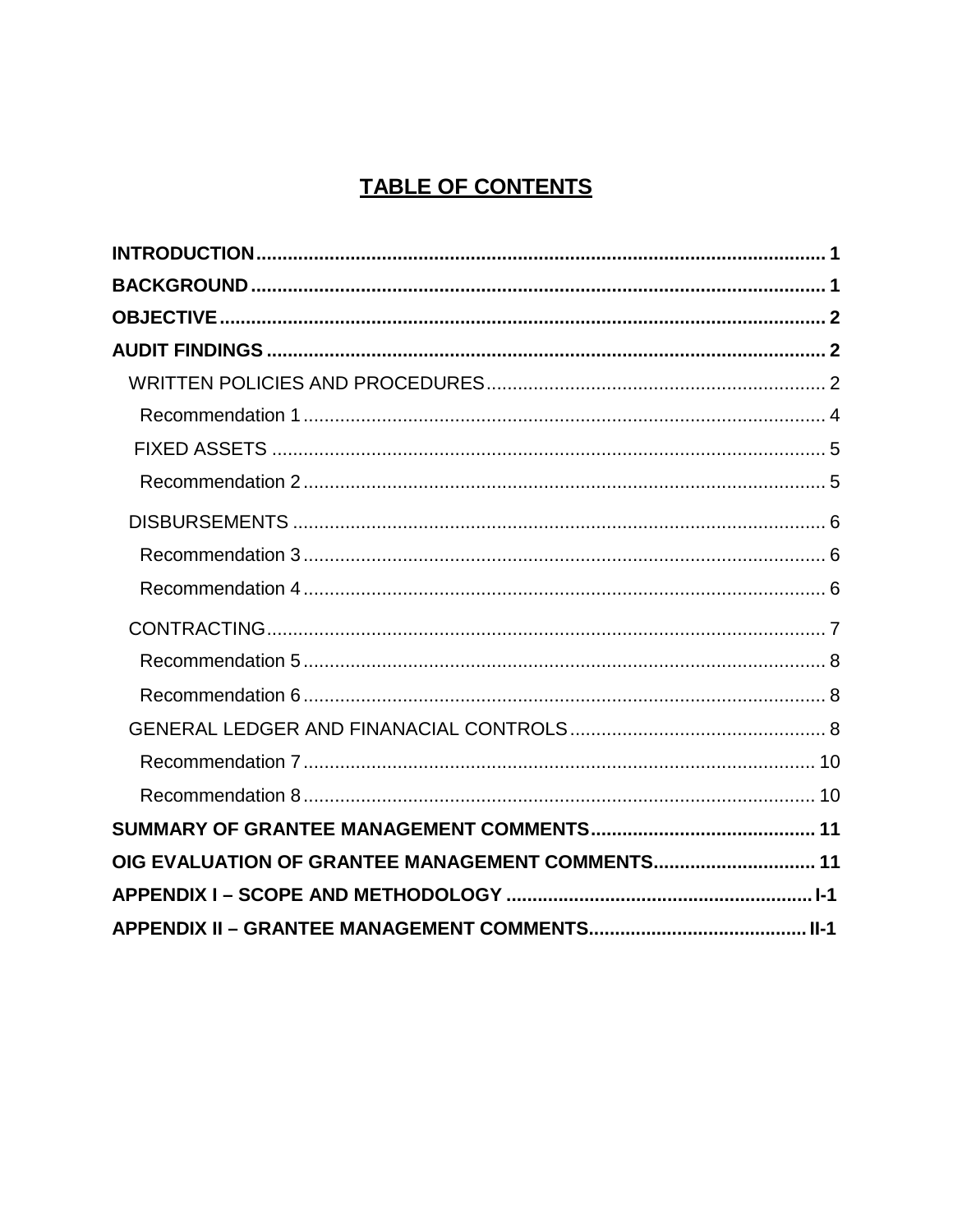### **INTRODUCTION**

<span id="page-4-0"></span>The Legal Services Corporation (LSC) Office of Inspector General (OIG) assessed the adequacy of selected internal controls in place at Legal Aid of Southeastern Pennsylvania (LASP or grantee) related to specific grantee operations and oversight. Audit work was conducted at the grantee's administrative office in Norristown, PA and at LSC headquarters in Washington, DC.

In accordance with the Legal Services Corporation Accounting Guide for LSC Recipients (2010 Edition) (Accounting Guide), Chapter 3, an LSC grantee "…is required to establish and maintain adequate accounting records and internal control procedures." The Accounting Guide defines internal control as follows:

[T]he process put in place, managed and maintained by the recipients' board of directors and management, which is designed to provide reasonable assurance of achieving the following objectives:

- 1. safeguarding of assets against unauthorized use or disposition;
- 2. reliability of financial information and reporting; and
- 3. compliance with regulations and laws that have a direct and material effect on the program.

Chapter 3 of the Accounting Guide further provides that each grantee "must rely… upon its own system of internal accounting controls and procedures to address these concerns" such as preventing defalcations and meeting the complete financial information needs of its management.

#### **BACKGROUND**

<span id="page-4-1"></span>Legal Aid of Southeastern Pennsylvania (LASP) is a non-profit Pennsylvania corporation committed to providing high quality civil legal services to low-income people, victims of domestic abuse and the elderly living in Bucks, Chester, Delaware and Montgomery counties. LASP is the primary provider of civil legal representation to low income families in the areas of domestic violence, mortgage foreclosures, bankruptcy, divorce, and elder law issues. LASP operates out of six offices staffed full-time in the four-county region.

LASP receives grants and contributions from a variety of sources including governmental agencies and private contributions. According to audited financial statements for the year ended June 30, 2015, the grantee received a total of \$5,158,759 in LSC and non-LSC funding. Approximately 22 percent of the grantee's total funding was provided by LSC in the amount of \$1,111,686. Approximately, 78 percent was non-LSC funding in the amount of \$4,047,073.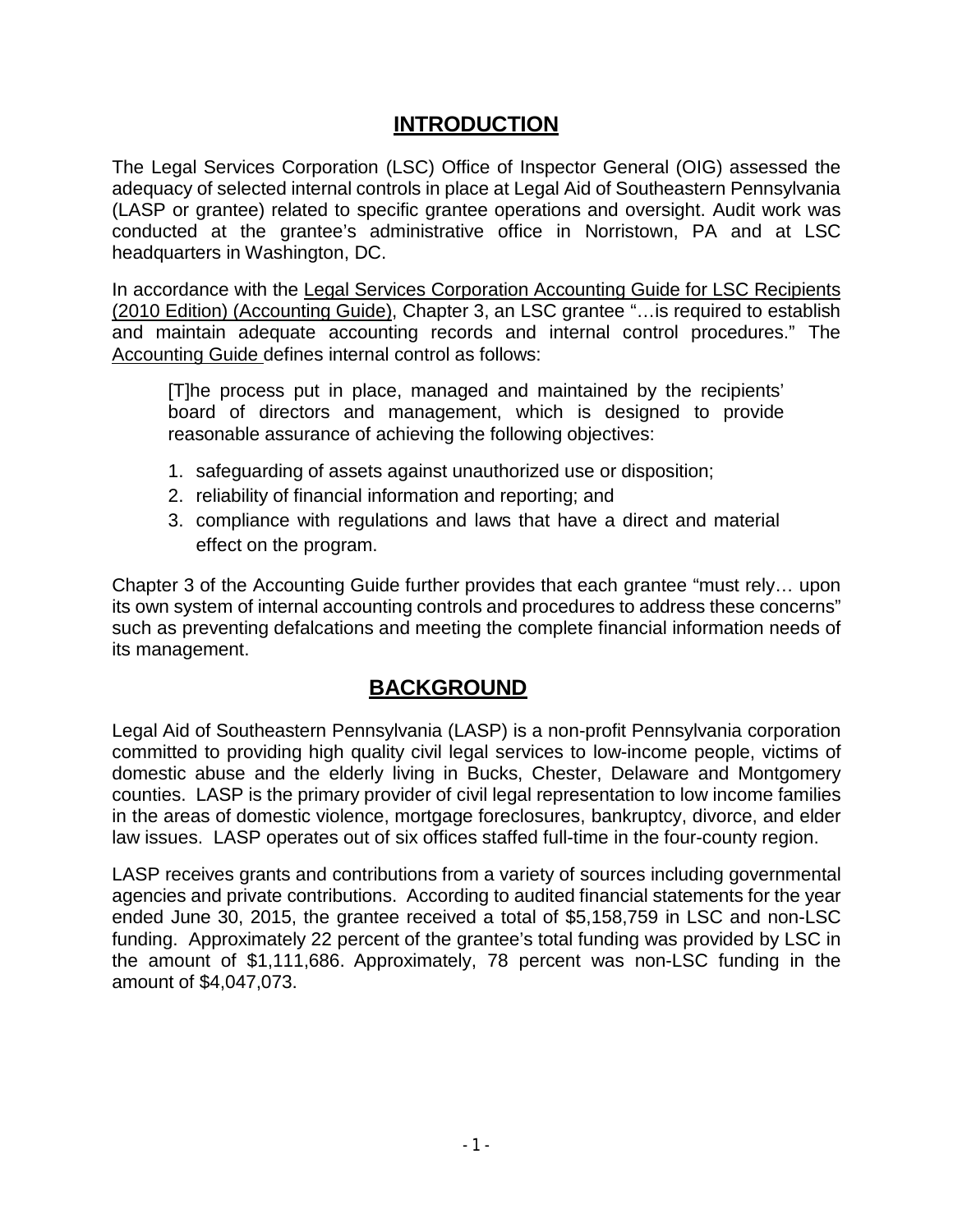#### **OBJECTIVE**

<span id="page-5-0"></span>The overall objective was to assess the adequacy of selected internal controls in place at the grantee as the controls related to specific grantee operations and oversight, including program expenditures and fiscal accountability. Specifically, the audit evaluated selected financial and administrative areas and tested the related controls to ensure that costs were adequately supported and allowed under the LSC Act and LSC regulations.

#### **AUDIT FINDINGS**

<span id="page-5-1"></span>To accomplish the audit objective, the OIG reviewed and tested internal controls related to cash disbursements, credit cards, cost allocation, contracting, fixed assets, general ledger and financial controls, derivative income, internal reporting and budgeting, and employee benefits and payroll. While many of the controls were adequately designed and properly implemented as they relate to the specific grantee operations and oversight, some controls need to be strengthened and formalized in writing. The OIG identified the following areas that need improvement.

#### <span id="page-5-2"></span>**WRITTEN POLICIES AND PROCEDURES**

Overall, the grantee's written policies and procedures in the areas of general ledger and financial controls, credit cards, cash disbursements, contracting, fixed assets, and derivative income need to be strengthened or established to properly describe the controls and procedures followed by the grantee. Section 3-4 of the Accounting Guide states that each grantee must develop a written accounting manual that describes the specific procedures to be followed in order to comply with LSC's *Fundamental Criteria of an Accounting and Financial Reporting System (Fundamental Criteria)*. For the most part, the grantee had adequate practices in place; however, the level of detail in the policies must be enhanced in the grantee's Accounting Manual.

#### General Ledger and Financial Controls Policy

The grantee's Accounting Manual contained documented policies and procedures relating to the general ledger and financial controls; however, it lacked details on how the accounting system provides for separation of receipts and disbursements of LSC and non-LSC funds as well as how physical safeguarding of cash receipts is ensured.

Section 2-1.2 of the Accounting Guide states the grantee should establish and maintain an accounting system to record grants, contracts and contributions separately. The Accounting Guide further states that because LSC requires separate disclosure as part of the financial statements, LSC recipients should maintain a fund-based accounting system, at least for LSC funds. In addition, the *Fundamental Criteria* states that financial controls should be established in order to safeguard resources.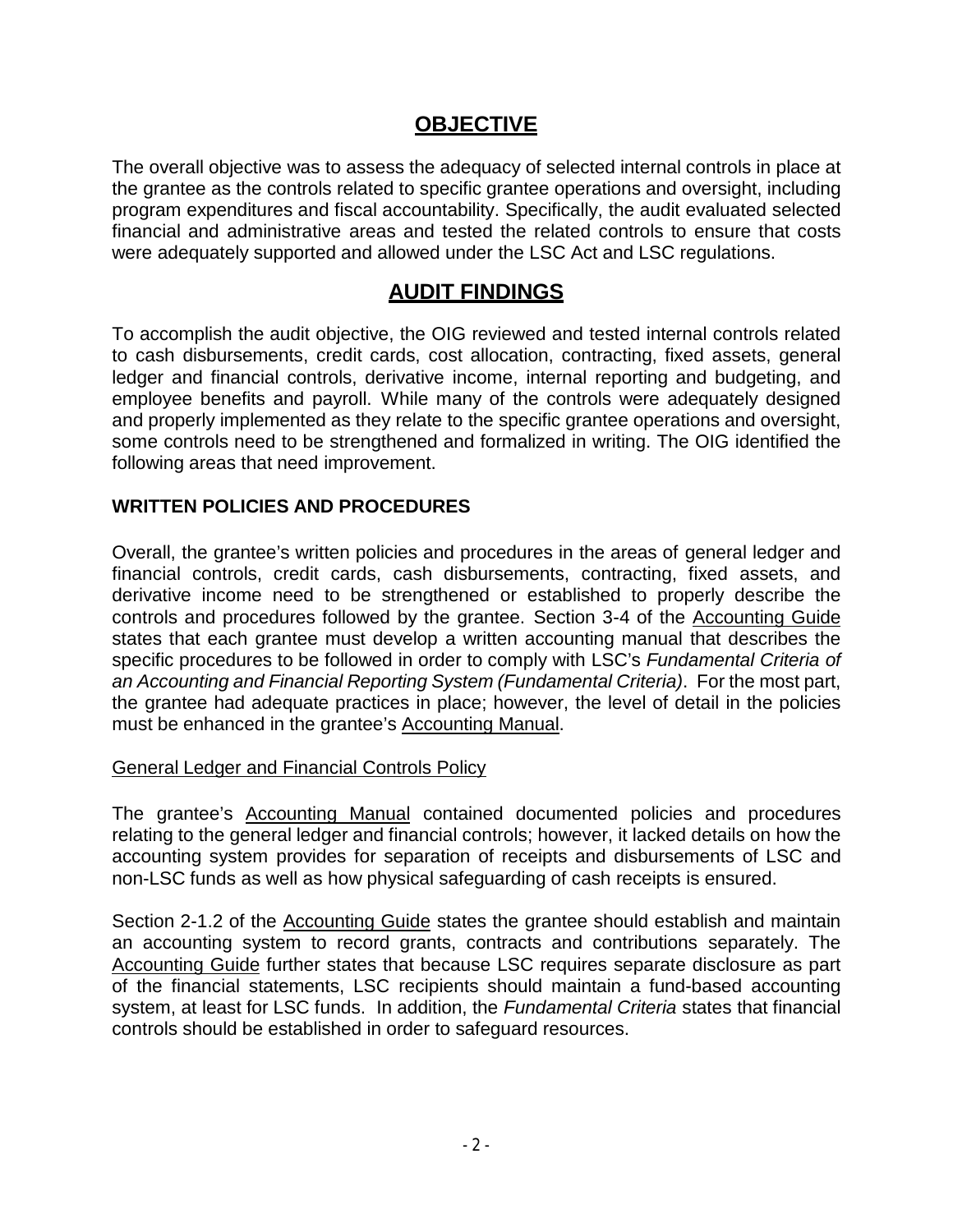#### Credit Card Policy

The grantee's Accounting Manual has a credit card policy in place that generally follows LSC's *Fundamental Criteria,* however, the policy needs to be strengthened to include the process and controls over issuance of credit cards. Those controls should include a documented credit card issuance process and procedures for acknowledgement of responsibility by cardholders. The credit card policy also needs to be updated in order to reflect the actual credit card spending limits, in practice, for each cardholder. The Accounting Manual states the credit card limit is \$1,500; however, the credit card statements detail a spending limit of \$2,500. The grantee needs to update its Accounting Manual to reflect actual credit card spending limits for its cardholders.

Chapter 3-6 (Fraud Prevention Guide) of the Accounting Guide stipulates that grantees should set credit card spending limits for its users. Properly controlling the issuance of credit cards through written policies reduces the potential for misuse and protects the grantee's resources.

#### Cash Disbursement Policy

LASP's Accounting Manual has a cash disbursement policy in place that closely adheres to LSC's *Fundamental Criteria*; however, in regards to purchasing approvals for office supplies, the policy needs to be updated to reflect the grantee's current practices. The purchasing policy states that purchases above \$125 for office supplies should be approved by the Executive Director prior to ordering. However, LASP's Fiscal Director stated the grantee's practice is to obtain prior approval for office supply purchases over \$250 and a verbal approval from an office manager if under \$250.

#### **Contracting Policy**

The grantee's policies and procedures for contracting do not fully comply with all of the components of LSC's *Fundamental Criteria*. The grantee's Accounting Manual omitted information detailing types of contracts, contracting procedures for the various types of contracts, dollar thresholds, competition requirements, policies and procedures regarding documentation and filing of contracts, bids and quotes and other documentation related to contract actions.

#### Fixed Assets Policy

OIG review of the grantee's policies and procedures over fixed assets found they did not contain all the elements stated in LSC's *Fundamental Criteria.* The written policy included in the grantee's Accounting Manual omits the following with respect to fixed assets:

- (1) prior approval from LSC is required for purchases over \$10,000 with LSC funds for a property item;
- (2) procedures and controls over the disposal of assets;
- (3) the depreciation method used; and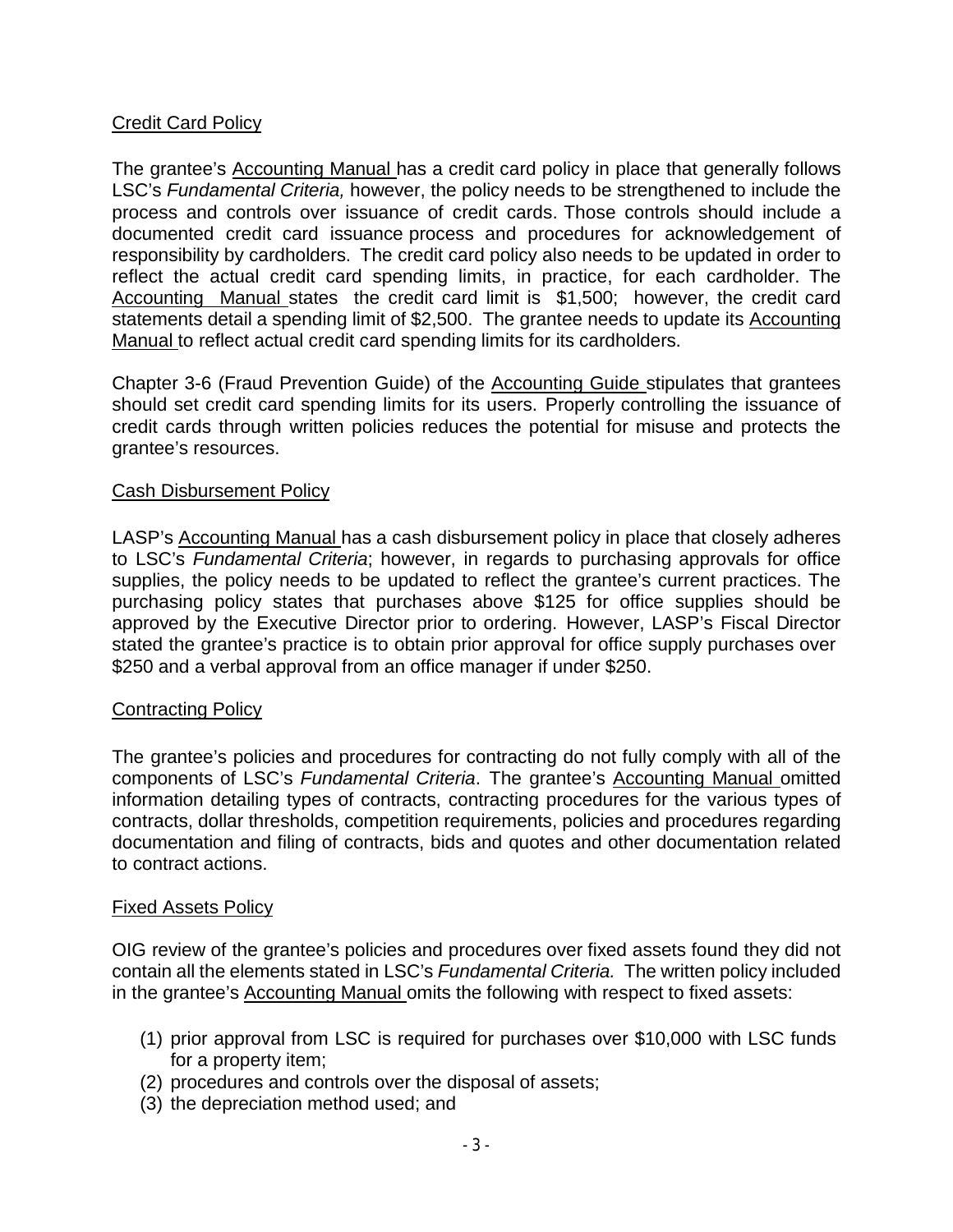(4) required elements in the property records including check number, location, salvage value, depreciation method, and identification number.

#### Derivative Income Policy

The grantee has no documented policies and procedures related to derivative income. The derivative income policy should include rental income or that portion of any reimbursement or recovery of direct payments to attorneys, proceeds from the sale of assets, interest income, or other compensation or income attributable to any LSC grant. Currently, the only type of derivative income the grantee has obtained is interest income. Although the amount of interest income is minimal, the grantee should have a written policy in the Accounting Manual explaining the grantee's methodology with respect to the allocation of interest.

As to the policy and procedure deficiencies noted above, grantee management was not aware that its Accounting Manual required a significant level of detail in order to meet LSC *Fundamental Criteria* requirements. Grantee management acknowledged that its Accounting Manual is outdated and stated that it is currently being updated to reflect all practices in place including all information required by LSC's *Fundamental Criteria*.

Written policies and procedures serve as a method to document the design of controls and communicate them to the staff. Without detailed written procedures, there could be a lack of transparency and consistency in the application of the methodology, especially in cases of staff turnover. Approved, documented policies and procedures represent grantee management's intentions on the handling of processes and serve as a method of documenting the design of controls, communicating them to the staff and ensuring that proper controls are followed.

**Recommendation 1:** The Executive Director should either establish or update written policies for:

- a. general ledger and financial controls;
- b. credit cards;
- c. cash disbursements;
- d. contracting;
- e. fixed assets; and
- f. derivative income.

The policies currently in place should adequately describe grantee processes and controls in sufficient detail and in accordance with LSC's Accounting Guide and *Fundamental Criteria.*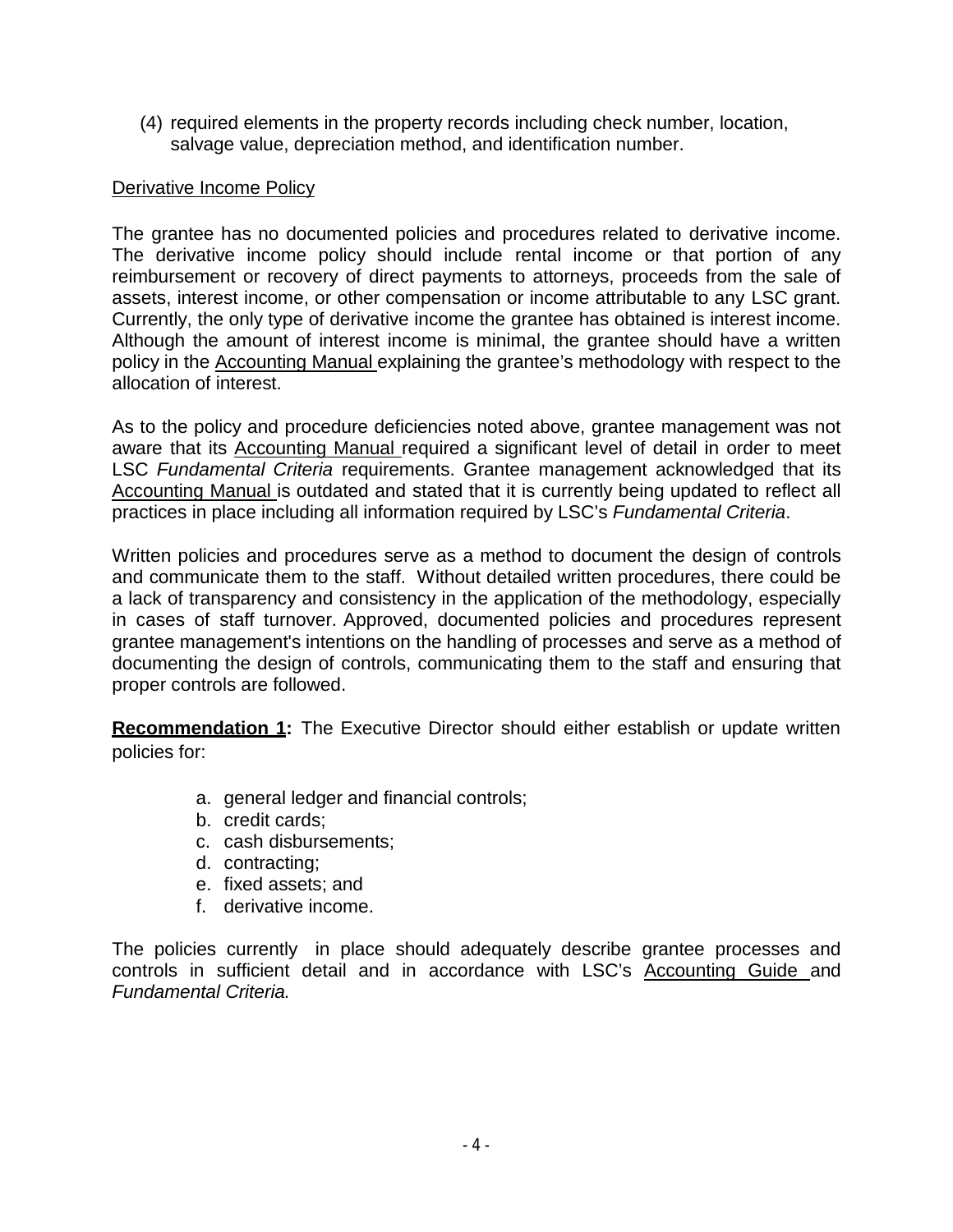#### **FIXED ASSETS**

#### Missing Elements in Property Records

The OIG reviewed the grantee's internal controls over fixed assets and found that there were adequate controls in place to properly track its property, however, the grantee's property records contained deficiencies.

LASP's property record listing did not include all of the elements required by the *Fundamental Criteria*. The missing required elements were: (1) depreciation method, (2) salvage value, if any (3) check number and (4) estimated life.

LASP maintains a property spreadsheet detailing property located at the various LASP office locations. We found the following two deficiencies in those property records:

(1) the property spreadsheet for the different office locations was not consistent and did not have the same fields, therefore, the spreadsheets captured different information about the property at the various locations.

(2) some fields in the property spreadsheets were incomplete and lacked the necessary information. Elements such as tag numbers, model numbers and serial numbers were not consistently completed.

Section 3-5.4 (c) of the LSC Accounting Guide states: "Property purchases should be recorded in a property subsidiary record. The property record should include a description of property, date acquired, check number, original cost, funding source, estimated life, depreciation method, identification number and location."

The Fiscal Director was unaware that all property record fields are required, and also overlooked the fact that property records for the different office locations did not capture the same information. In addition, the Executive Director explained that their accounting department is limited to two people with a significant work load.

Failure to maintain adequate property records could result in the inability to fully account for assets purchases, support depreciation amounts and property asset balances. An inadequate property record could result in difficulty tracking items with no serial numbers or user identifications, items being misplaced, and inconsistent recording of assets based on location.

**Recommendation 2:** The Executive Director should strengthen fixed asset practices by updating the grantee's property records with adequate information, ensuring all fields are present and completed and the same information is being captured at all office locations.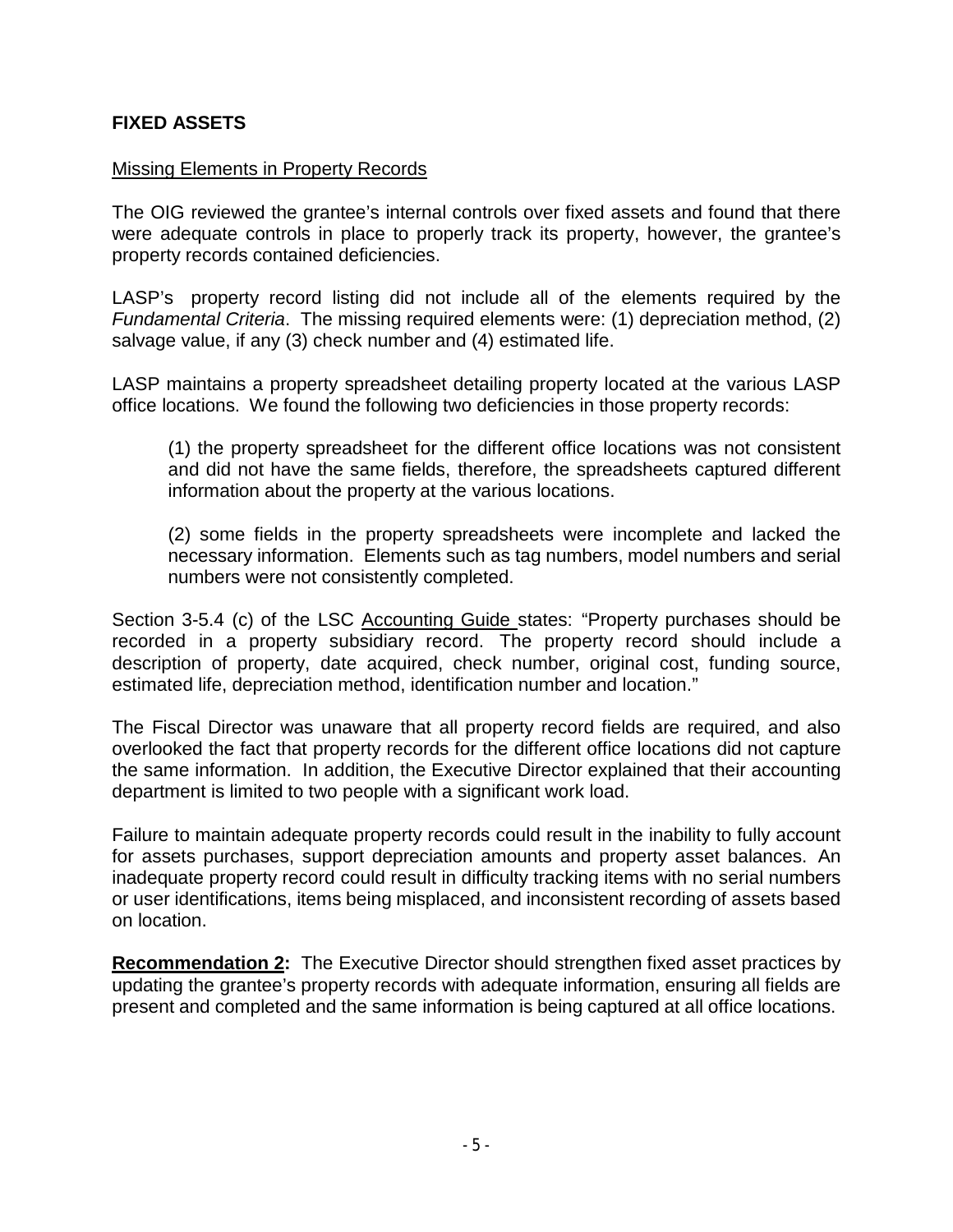#### **DISBURSEMENTS**

The OIG reviewed 84 disbursements totaling \$56,616.49 and 14 credit card statements with 23 transactions totaling \$13,739.15. In general, there were adequate controls over disbursements and they were in accordance with grantee policy and LSC regulations, except for the prior approval requirements.

#### Lack of Prior Approval of Expenditures

The OIG found three disbursements totaling \$2,197.75 and four credit card transactions totaling \$1,317.02 where purchases were not preapproved as required by the grantee's disbursement approval policy. None of the seven expenditures had the required preauthorization forms and all individual purchases were greater than the \$250 threshold.

Grantee management stated that although their policy requires preauthorization forms to be completed for purchases over \$125, this has not been the practice. The grantee's practice has been to require approval for expenditures above \$250. According to discussions with the Executive Director, the threshold for preapproval needs to be updated in the written policy to \$250.

Section 3-5.4 of the Accounting Guide, Cash Disbursements, states that approval should be required at an appropriate level of management before making a commitment of resources. In addition, the LASP Accounting Manual states requests for goods and materials purchases must be made to the Executive Director prior to ordering.

#### Master Vendor List Not Purged.

Our review of the process and controls over the master vendor list revealed that the list has never been updated. LASP's Fiscal Director is responsible for maintaining the list. The Fiscal Director stated that she occasionally reviews the list, but has never purged the list or updated it to reflect inactive vendors. She stated that she did not see the need to routinely purge the list since disbursements to vendors are reviewed by her and approved by LASP's Executive Director prior to payments being made. Adequate maintenance of the Master Vendor list reduces potential for fraudulent payments made to fictitious vendors. Routine purging of the vendor list will help ensure that only active and authorized vendors are paid.

**Recommendations:** The Executive Director should:

*Recommendation 3:* ensure purchases are approved in accordance with the grantee's written policy or update the threshold amount in the policy that requires preapproval.

*Recommendation 4:* ensure routine updating of the Master Vendor List to reflect current vendors and is adequately maintained.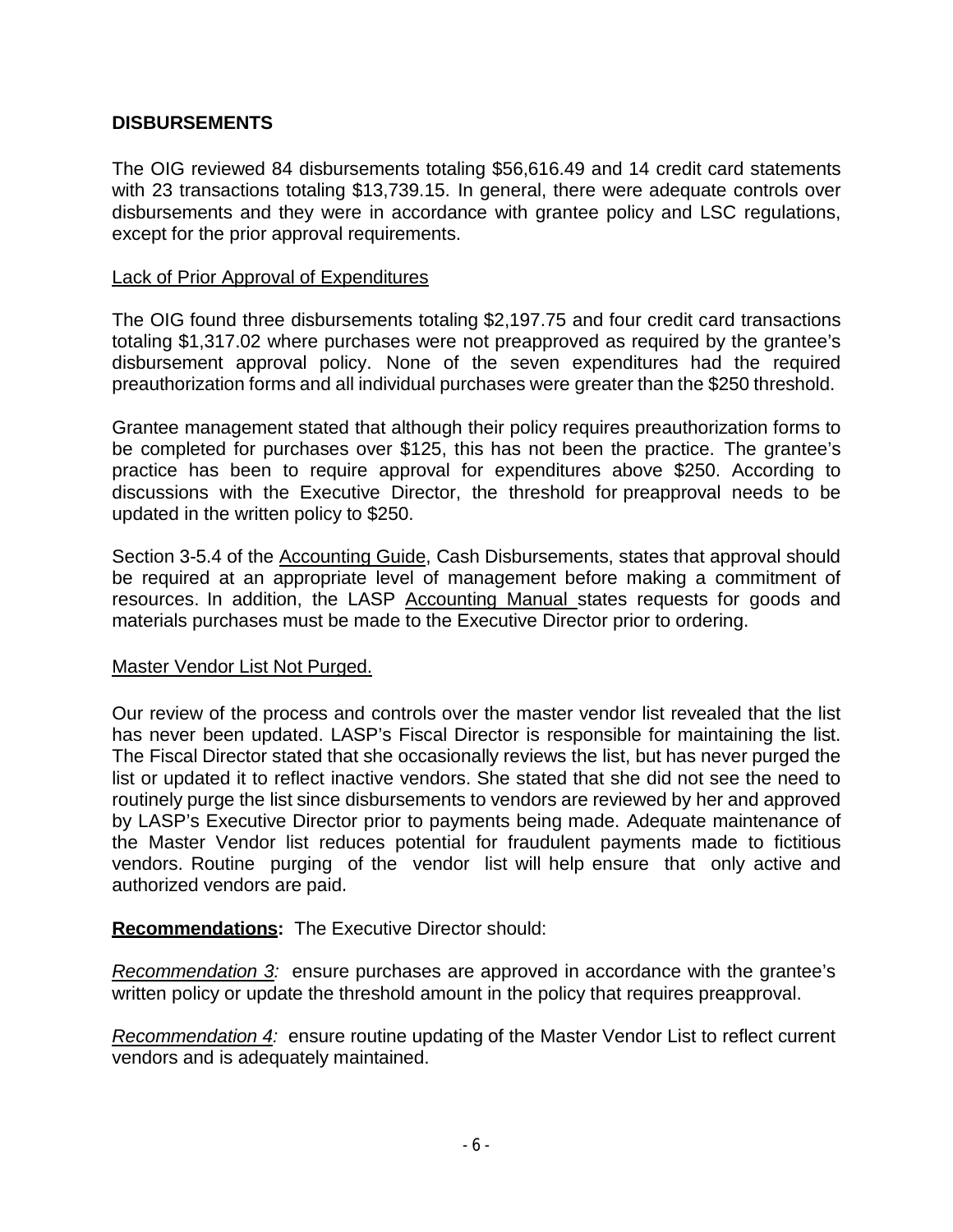#### **CONTRACTING**

#### Lack of Supporting Documentation

OIG review of 13 contracts found that all of the contracts were missing some type of supporting documentation, such as the original contract, bids, sole source justifications, documentation of modifications and extensions, and documented agreements.

Of all the contracts reviewed, LASP's Fiscal Director stated she could only remember one that she was sure was competitively bid; however, the bids were not on file. For the other two contracts that should have been competitively bid because they exceeded the \$5,000 amount, which triggers the competitive bidding process, she stated the services had been in effect for so long, there was no way of knowing if they were actually competitively bid or not.

The OIG found that all 13 contracts received the expected deliverables; however, approvals from the Executive Director for seven contracts could not be determined because the contracts were not on file.

| <b>Contracts</b>                                   | <b>Total Amount</b><br><b>Disbursed</b><br>from 1/1/2015<br>to 05/31/2016 | <b>Type of Contract</b> | <b>Missing</b><br><b>Documentation</b> |
|----------------------------------------------------|---------------------------------------------------------------------------|-------------------------|----------------------------------------|
| <b>Temple University Harrisburg</b><br><b>NEST</b> | 6,000.00                                                                  | <b>Competitive Bid</b>  | <b>Bids</b>                            |
| Tech Wise                                          | 7,139.25                                                                  | Unknown (see note)      | <b>Bids</b>                            |
| Lexis Nexis                                        | 34,837.71                                                                 | <b>Unknown</b>          | <b>Bids</b>                            |
| William Galinas, Attorney                          | 6,962.20                                                                  | Sole Source             | Sole Source Justification              |
| Canon                                              | 7,976.27                                                                  | <b>Unknown</b>          | <b>Contract Actions</b>                |
| <b>Great America Leasing</b><br>Corporation        | 3,889.60                                                                  | Unknown                 | <b>Contract Actions</b>                |
| Beth Anderosky, Janitor                            | \$1,950.00                                                                | Sole Source             | Contract                               |
| Chris Horrocks, Janitor                            | \$1,950.00                                                                | Sole Source             | Contract                               |
| Both is Better, LLC                                | \$2,131.00                                                                | Sole Source             | Contract                               |
| Nicole Long, Janitor                               | \$1,320.00                                                                | Sole Source             | Contract                               |
| Susan J. Lucas, Accountant                         | \$1,770.00                                                                | Sole Source             | Contract                               |
| Patricia A MacCorkle, Janitor                      | \$<br>980.00                                                              | Sole Source             | Contract                               |
| LaMar Tyler, Janitor                               | \$1,800.00                                                                | Sole Source             | Contract                               |

The following table summarizes the thirteen contracts sampled:

**Note:** We state "unknown" here because the grantee does not have the required documentation on file for us to determine whether the contract was competed or awarded sole source.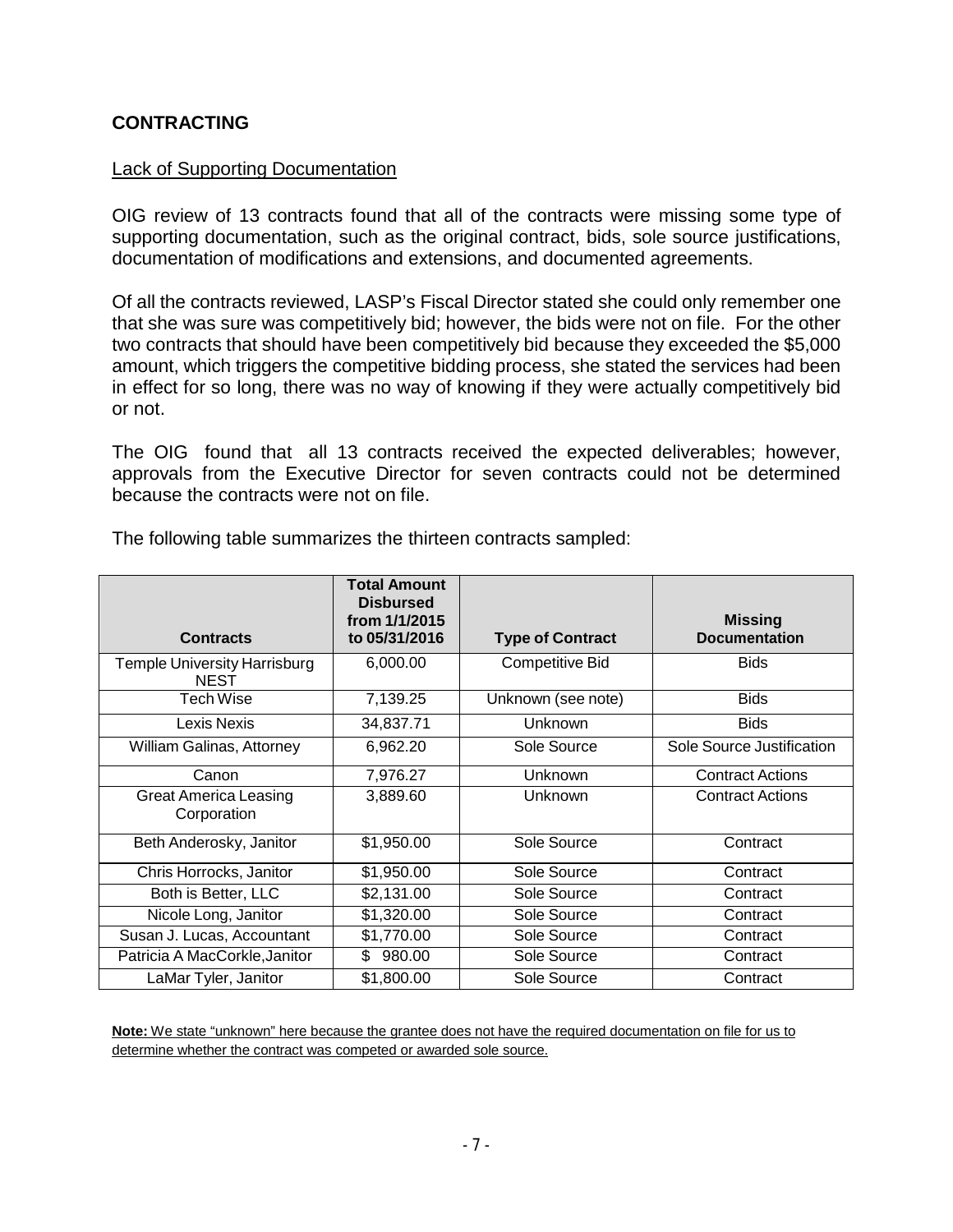#### Lack of Contracts

The OIG's review found that seven vendors did not have a documented contractual agreement with the grantee for services provided, as shown in the table above. Although the costs involved were not high dollar amounts, the business arrangements were for recurring services; as such, the terms and price should have been documented in a contractual agreement.

Grantee management stated there were no documented contractual agreements with those vendors because the payments to these vendors did not meet the contract threshold to be competitively bid or require sole source justification. Grantee management stated it did not think it necessary to have written agreements with these vendors because the grantee knew what services were being provided and the costs associated with the vendors were minimal individually.

Section 3-5.16 of the Accounting Guide, Contracting, states the process used for each contract action should be fully documented and the documentation should be maintained in a central file. In addition, documents to support the competition should be retained in the contract file and any deviation from the approved contracting process should be fully documented, approved and also maintained in the contract file.

Contracting is a high-risk area with potential for abuse. In addition, since not all contracts are the same, for large contracts, competition helps ensure the best value for the grantee and proper documentation helps ensure that an approved contract has followed all established procedures.

**Recommendations:** The Executive Director should ensure that:

*Recommendation 5:* the process for each contract action is fully documented such as sole source justification and documentation of competition, if competitively bid.

*Recommendation 6:* contracts are written and maintained for all business arrangements, especially those that are recurring in nature. The contracts should state the terms and price of the services agreed upon by both parties and be filed in a central location.

#### **GENERAL LEDGER AND FINANCIAL CONTROLS**

#### Review and Approval of Bank Reconciliations

The OIG auditors randomly selected a sample of 10 monthly bank reconciliations from the operating account, payroll account, sweep account, IOLTA/AJA account and client trust account over the audit period to ensure that bank reconciliations were performed and reviewed in a timely manner.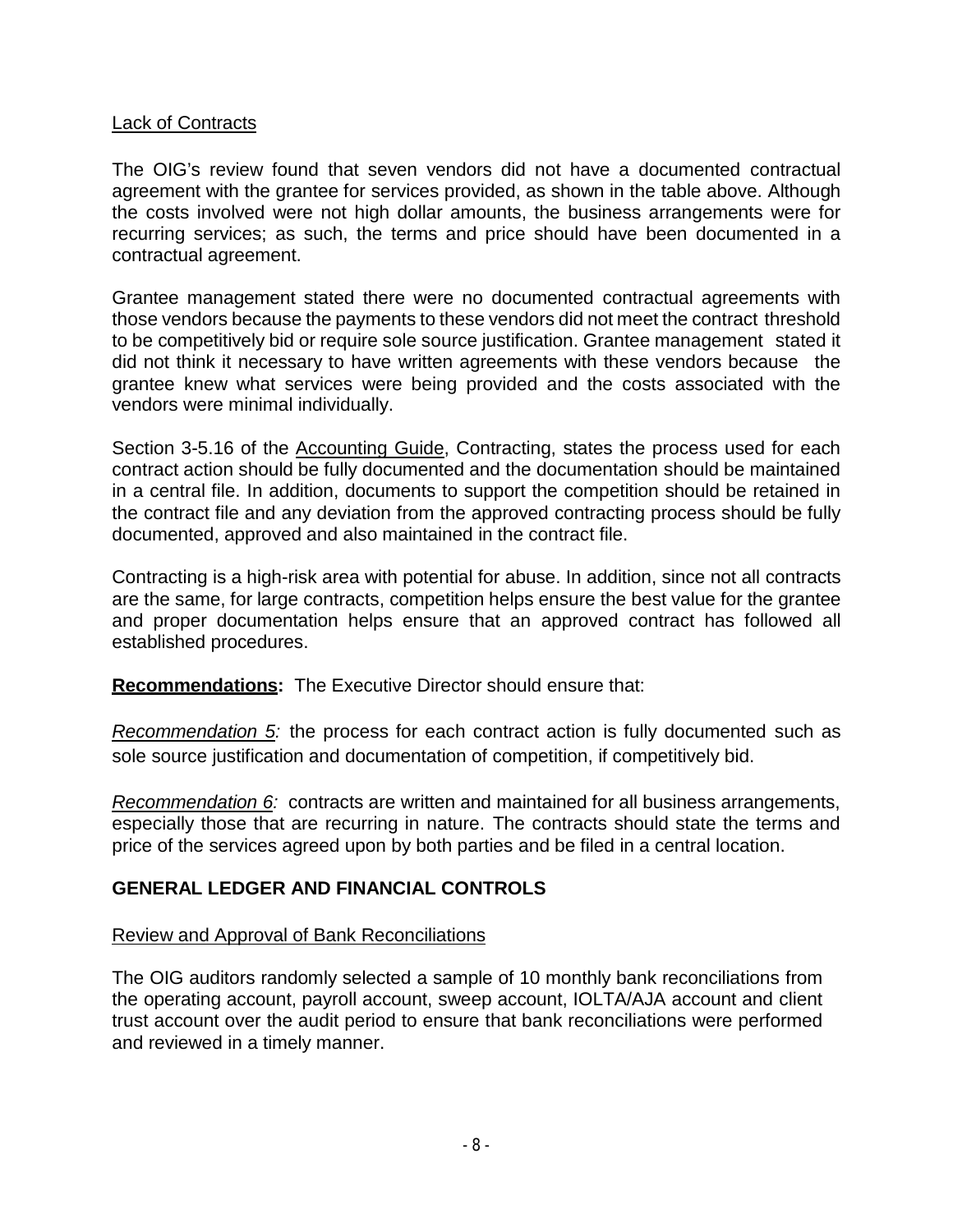The OIG determined that of the ten bank account reconciliations reviewed:

- approval signatures on four reconciliations were not dated; therefore, we could not tell when they were approved.
- for three reconciliations the preparer did not date the signature; therefore, we could not tell when they were prepared.
- two reconciliations were not approved by the Executive Director in a timely manner. The approval was made over three months after the reconciliation was performed.
- one reconciliation was not approved by the Executive Director.

Section 3-5.2 (d) of the LSC Accounting Guide stipulates that reconciliation of bank statements to the general ledger should be performed monthly by persons independent of cash keeping duties, check signing duties and cash bookkeeping duties. The reconciliation procedure is a fundamental control technique and failure to use it is an internal control weakness, especially in an environment where full segregation of duties is not practicable.

LASP's Accounting Manual states that responsibility for reconciliations of all statements shall be entrusted to the Fiscal Director. It further states the Fiscal Director shall sign and date the reconciliations, then present them for review to the Executive Director.

The Fiscal Director stated that the exceptions were most likely caused by a management oversight.

Proper reconciliation procedures will substantially increase the likelihood of irregular disbursements and recording errors being discovered on a timely basis. The reconciliation procedure is a fundamental control technique and important for establishing a solid internal control environment.

#### Outstanding Checks

The grantee's written policies and procedures over outstanding checks are in accordance with the *Fundamental Criteria*. However, the OIG found that bank reconciliations for the operating account in November of 2015 and the payroll account in February of 2016 had a total of nine checks outstanding for more than six months.

According to the grantee's Accounting Manual, outstanding checks that have not been cashed for a period of six months or one year from the original draft date shall be deemed "stale" and the check will be voided. The LSC Accounting Guide, Appendix VII also stipulates that grantees investigate and resolve the reasons for checks outstanding over six months.

The Fiscal Director stated that although the grantee does have policies and procedures over handling outstanding checks they are not always being followed by management. The Fiscal Director stated she was not sure how to address outstanding checks that do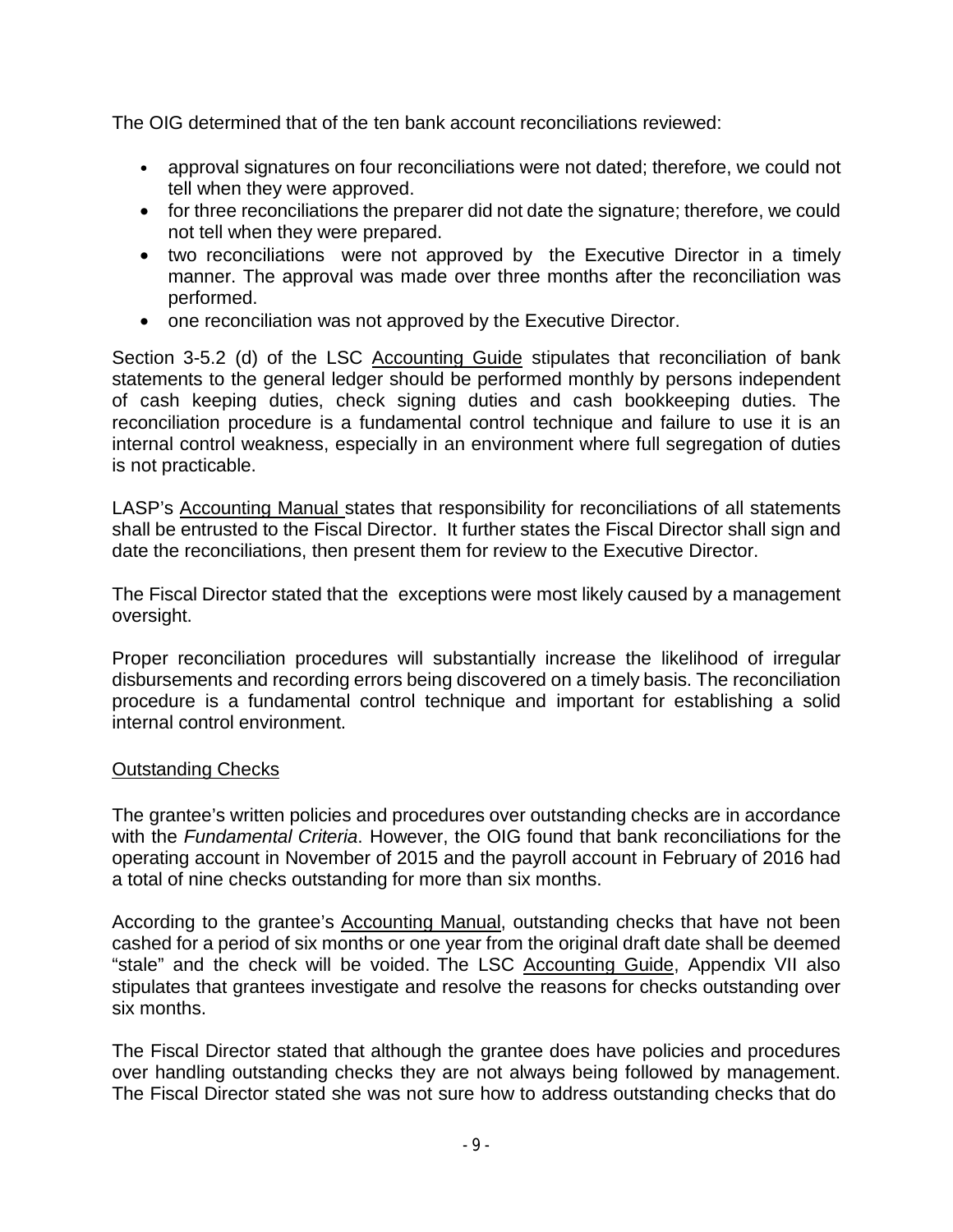not meet the threshold for the state escheat process. The Fiscal Director stated that grantee management will determine the best way to handle outstanding checks for the future.

Outstanding checks present a lack of adequate control over financial transactions and increase the possibility that frauds or errors will be undetected.

**Recommendations:** The Executive Director should:

Recommendation 7: enforce the grantee's current policies and procedures by ensuring that bank reconciliations are performed monthly, documented with a signature and date, and reviewed and approved by a responsible individual.

Recommendation 8: enforce the grantee's current written policies and procedures on handling outstanding checks.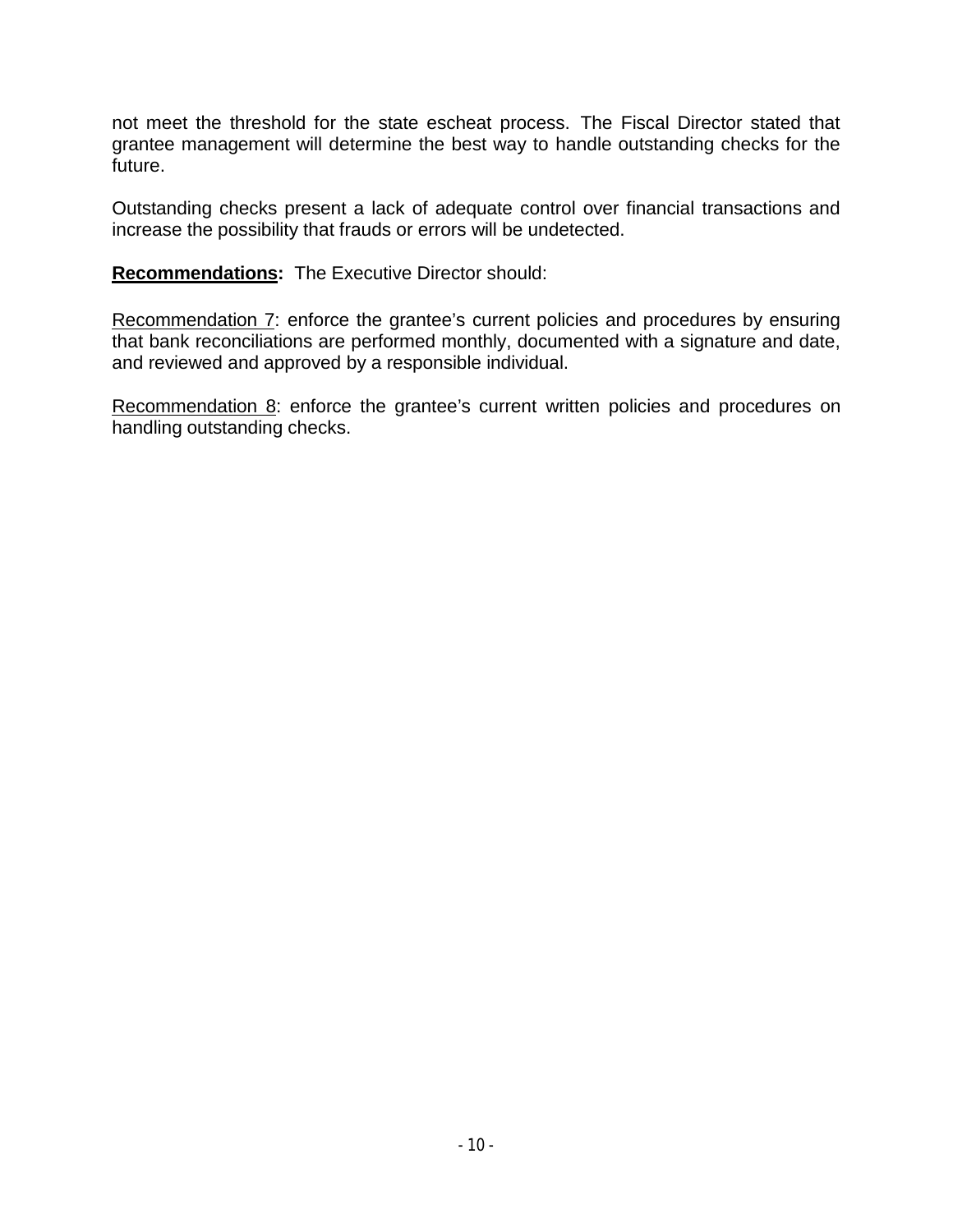#### **SUMMARY OF GRANTEE MANAGEMENT COMMENTS**

Grantee management agreed with all findings in the report and accepted all eight recommendations. Grantee management's formal comments can be found in Appendix II.

#### **OIG EVALUATION OF GRANTEE MANGEMENT COMMENTS**

The OIG considers the proposed actions to address Recommendations 1, 2, 3, 4, 5, 6, 7 and 8 as responsive. The actions planned by grantee management to address the issues and revise and update its Accounting Manual should correct the issues identified in the report.

However, Recommendations 1,3,5,6,7 and 8 will remain open until the grantee has updated its Accounting Manual and obtained the required Board of Directors' approval. Recommendation 2 will remain open until the grantee has provided the OIG documentation showing the property listings have been updated to include all required fields and are consistent among all locations. Finally, Recommendation 4, related to purging the vendor list, will remain open until the grantee has provided documentation that the vendor list has been purged and updated.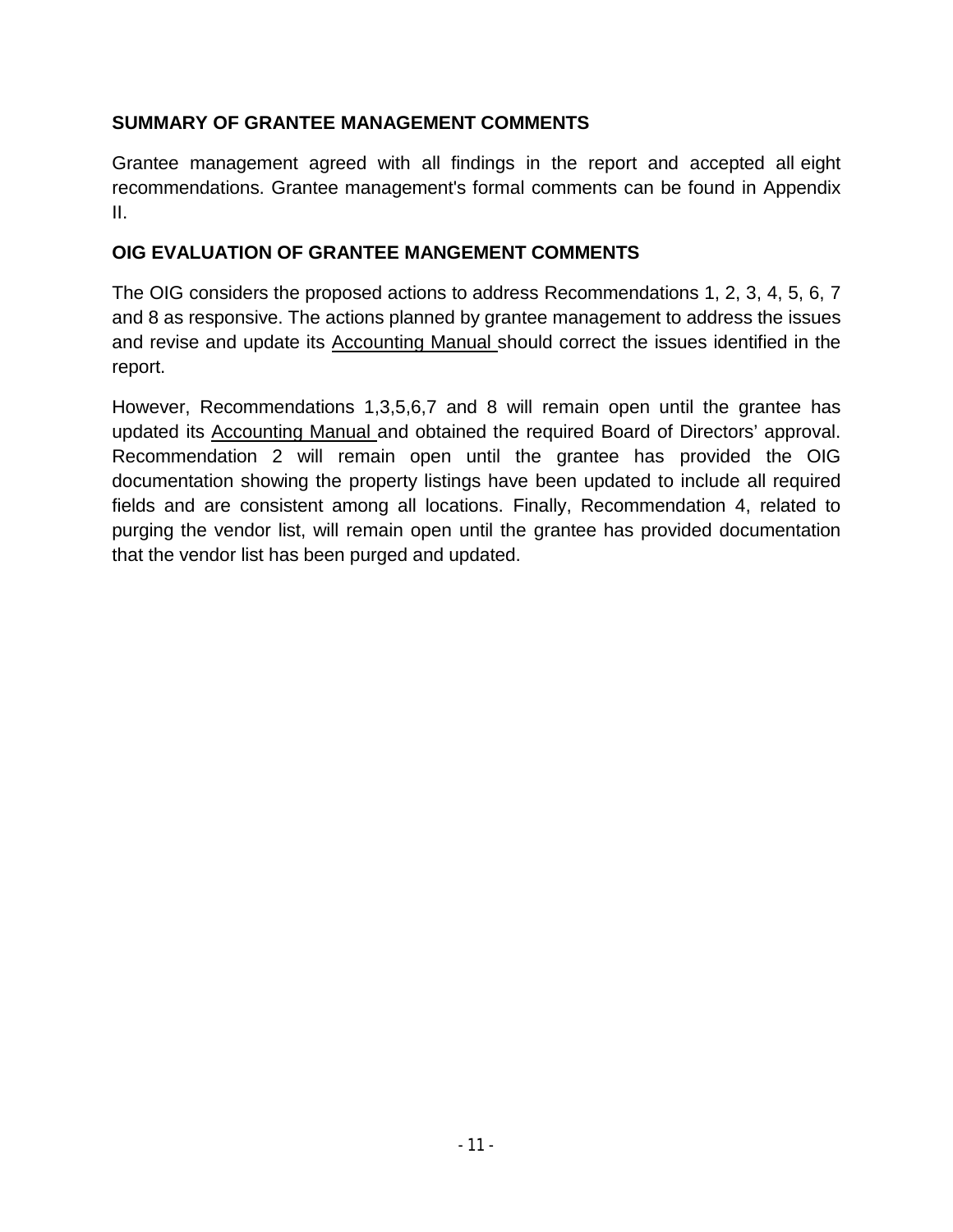#### **SCOPE AND METHODOLOGY**

To accomplish the audit objective, the OIG identified, reviewed, evaluated and tested internal controls related to the following activities:

- Cash Disbursements;
- Credit Cards;
- Contracting;
- Cost Allocation;
- Derivative Income;
- General Ledger and Financial Controls;
- Internal Management Reporting and Budgeting;
- Property and Equipment;
- Employee Benefits; and
- Payroll.

To obtain an understanding of the internal controls over the areas reviewed; grantee policies and procedures were reviewed including manuals, guidelines, memoranda and directives, setting forth current grantee practices. Grantee officials were interviewed to obtain an understanding of the internal control framework and management and staff were interviewed as to their knowledge and understanding of the processes in place. To review and evaluate internal controls, the grantee's internal control system and processes were compared to the guidelines in the *Fundamental Criteria of an Accounting and Financial Reporting System (Fundamental Criteria)* contained in the LSC Accounting Guide. This review was limited in scope and not sufficient for expressing an opinion on the entire system of grantee internal controls over financial operations.

We assessed the reliability of computer generated data the grantee provided by reviewing available supporting documentation for the entries selected for review, conducting interviews and making physical observations to determine data consistency and reasonableness. We determined the data were sufficiently reliable for the purposes of this report.

To test for the appropriateness of expenditures and the existence of adequate supporting documentation, disbursements from a judgmentally selected sample of employee and vendor files were reviewed. The sample consisted of 84 disbursements and credit card transactions totaling \$56,616.49. The sample represented approximately 2 percent of the \$2,784,851.35 disbursed for expenses other than payroll during the period January 1, 2015 to May 31, 2016.

To assess the appropriateness of expenditures, we reviewed invoices and vendor lists, then traced the expenditures to the general ledger. The appropriateness of those expenditures was evaluated on the basis of the grant agreements, applicable laws and regulations and LSC policy guidance.

To evaluate and test internal controls over salary advances, contracting, property and equipment, internal management reporting and budgeting and payroll; we interviewed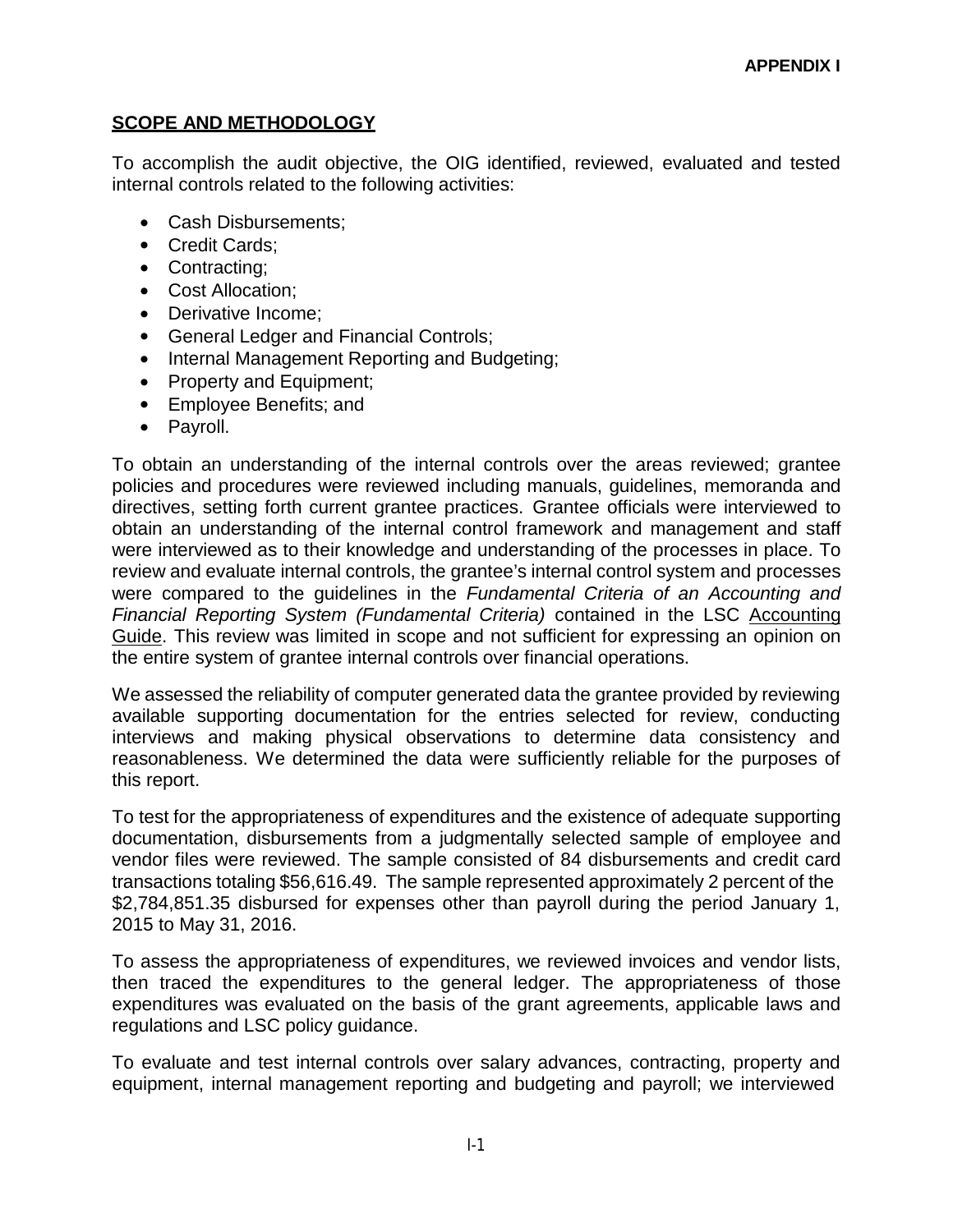appropriate program personnel, examined related policies and procedures and selected specific transactions to review for adequacy.

To evaluate the adequacy of the cost allocation process, we discussed the cost allocation process for the scope period with grantee management and requested for review the grantee's written cost allocation policies and procedures as required by the LSC Accounting Guide. We tested the cost allocation amounts and reviewed the related reclassification entries using the information provided by the grantee.

Controls over derivative income were reviewed by examining current grantee practices and reviewing the written policies contained in the grantee's Accounting Manual.

The on-site fieldwork was conducted from June 20, 2016 through June 24, 2016. Our work was conducted at the grantee's program administration office in Norristown, PA and at LSC headquarters in Washington, DC. We reviewed documents pertaining primarily to the period January 1, 2015 through May 31, 2016.

This audit was conducted in accordance with generally accepted government auditing standards. Those standards require that the audit be planned and performed to obtain sufficient, appropriate evidence to provide a reasonable basis for the findings and conclusions based on the audit objectives. The OIG believes the evidence obtained provides a reasonable basis for the findings and conclusions based on the audit objectives.